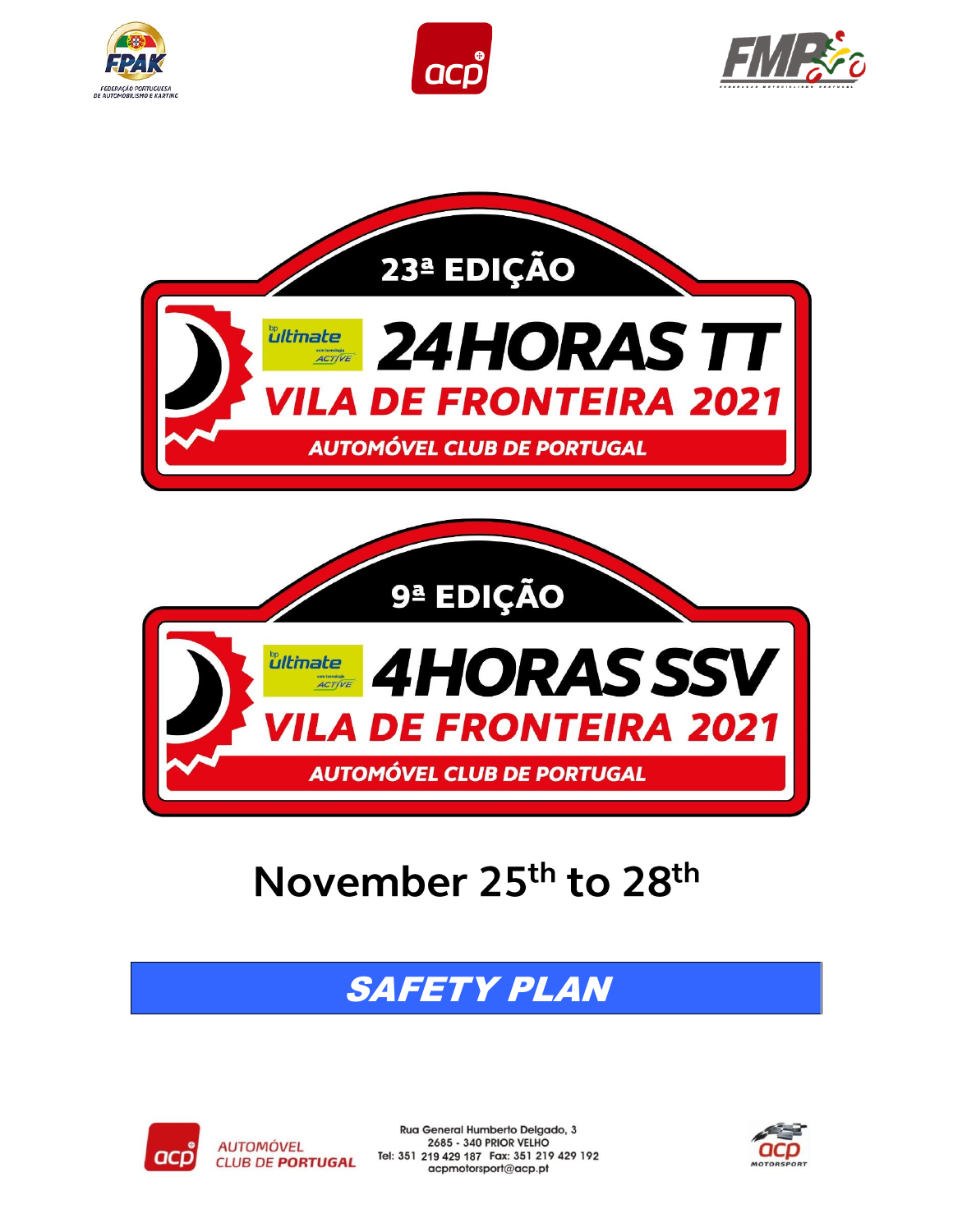





#### **1 – Location of the race control**

Fronteira Industrial area – 39° 3.169'N / 7° 38.424'W

#### **2 – Key personnel**

• **Clerk of the Course – 24 Horas TT Vila de Fronteira** Orlando Romana – Tel. +351 917 289 861 • **Deputy Clerk of the Course – 24 Horas TT Vila de Fronteira** Jaime Santos – Tel. +351 917 343 864 • **Clerk of the Course – 4 Horas TT SSV** Nuno Castel-Branco – Tel. +351 964 053 294´ • **Deputy Clerk of the Course – 4 Horas TT SSV** Márcio Santos – Tel. +351 963 828 737 • **Chief Medical Officer – 24 Horas TT / 4 Horas TT** Dr. Pedro Barradas – Tel. +351 964 065 446 • **Safety Officer– 24 Horas TT / 4 Horas TT** Jaime Santos – Tel. +351 917 343 864 • **Deputy Safety Officer – 24 Horas TT / 4 Horas TT** Bruno Vilela – Tel. +351 969 541 894

### **3 – Chief Track Marshal**

• Hugo Lourenço – Tel. +351 969 038 747

#### **4 – Safety services in the area of each selective section**

- National Guard (GNR)  $-$  Tel. + 351 245 604 135
- Portalegre Hospital  $\overline{ }$  Tel. + 351 245 301 000
- Fronteira Health Centre Tel. +351 245 600 010
- Towage  **Tel.** + 351 707 509 510
- **5 – Radio communication system**

Five radio channels under Race Control supervision

- Channel  $1 4x4$  vehicles
- Channel 2 Track Marshal's
- Channel 3 Pit entrance and exit control
- Channel 4 Medical Team
- Channel 5 Stewards

# **6 – 4x4 vehicles**

- 2 pace car
- 42 vehicles 4x4

# **7 – Track Marshals'**

- 45 marshals' posts (2 elements each)
- Each post is equipped with radio and track flags. During the night the flags will be replaced by traffic lights



Rua General Humberto Delgado, 3 2685 - 340 PRIOR VELHO Tel: 351 219 429 187 Fax: 351 219 429 192 acpmotorsport@acp.pt

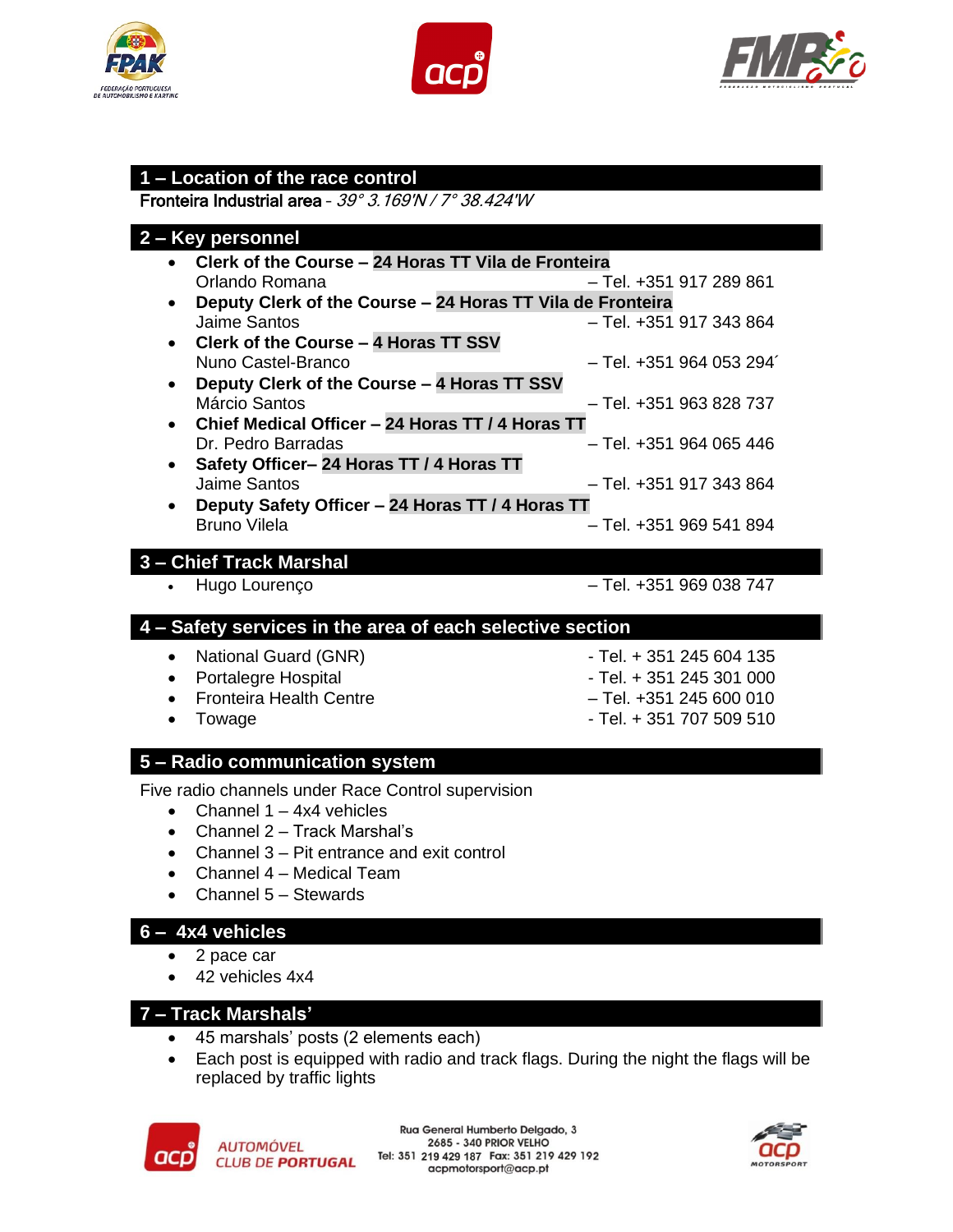





#### **8 – Tows**

• 4 permanent tows for competitors with problems that cannot reach the pits on their own

### **9 – Crews safety**

All competition vehicles will compulsorily be equipped with a tracking system.

# **10 – Available safety equipment**

- 6 medical 4x4 cars (1 doctor; 1 paramedic each)
- 1 Medical tent nearby the secretariat (Fronteira industrial area)
- 1 Firefighting car in the refuelling area
- Firefighting house nearby on prevention and fully staffed
- Each team must compulsory have in their pit a fire extinguisher (minimum 6kg)
- 1 Safety car (1 medic; 1 paramedic and emergency aid intervention equipment)

# **11 – Rescue equipments**

## *Medical Vehicles*

- 4 wheel drive vehicles
- One Doctor and one Paramedic on board
- Fuel capacity for 400 Km
- Reserve of drinkable water for the Competitors
- Possibility to transport an injured person lying down
- 1 radio in permanent contact with the Race Control
- 1 mobile phone

### *Rescue Equipment of the Medical Vehicles*

- 1 resuscitation kit
- Intubations material:
- Urgent indictable;
- Diagnostic material;
- 1 survival mattress:

# *Medical Centre*

Similar equipment as the vehicles, and also:

- 1 tent
- supplementary medications and material
- 1 stretcher